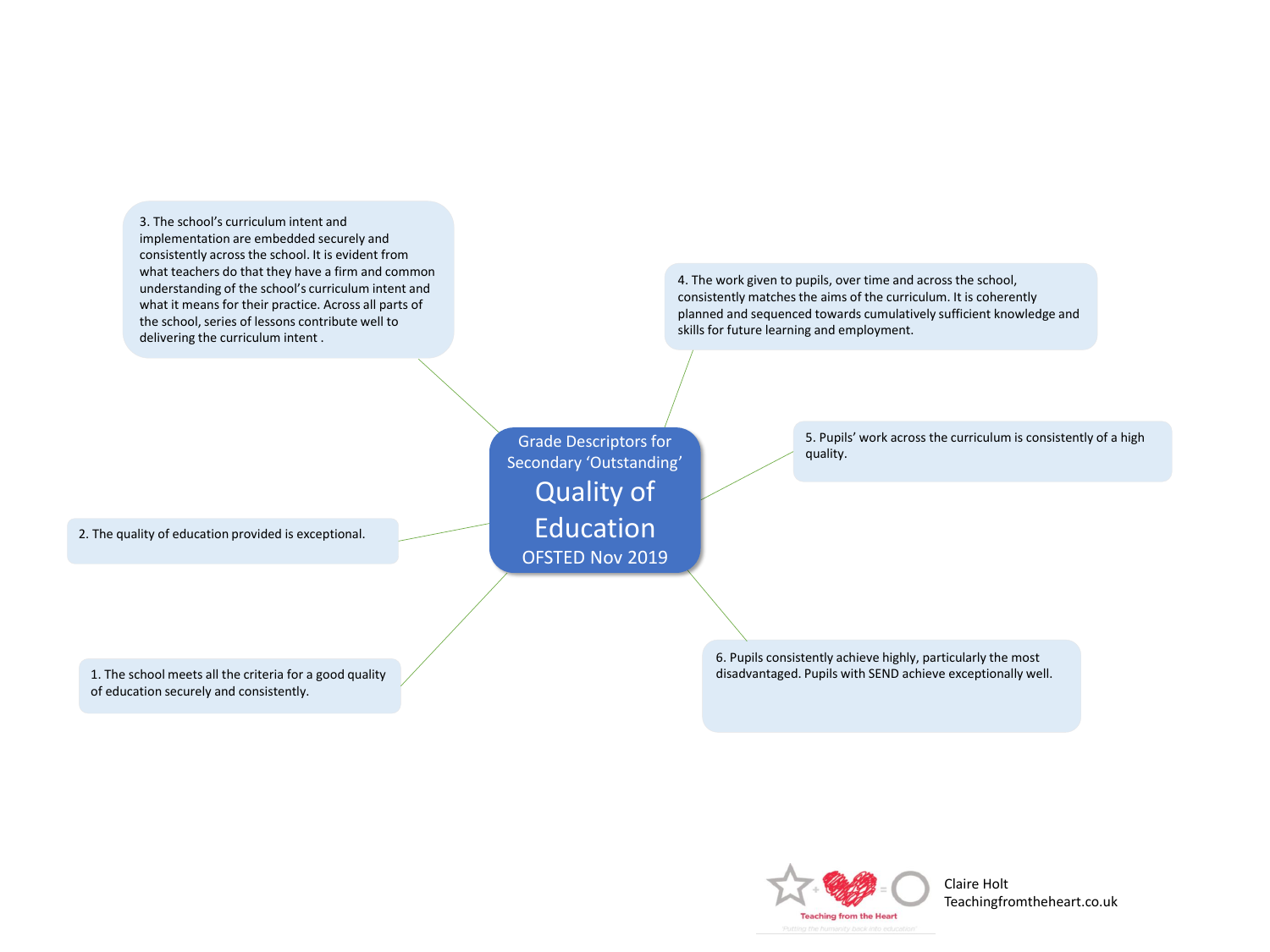## 4. Teachers and leaders

- Use assessment well e.g. to help learners embed and use knowledge fluently, or to check understanding and inform teaching
- Leaders understand the limitations of assessment, and do not use it in a way that creates unnecessary burdens for staff and learners.

3. Teaching is designed to help learners to remember in the long-term the content they have been taught, and to integrate new knowledge into larger concepts.

## 2. Teachers:

- Present subject matter clearly, promoting appropriate discussion about the subject matter they are teaching
- Check learners' understanding systematically
- Identify misconceptions accurately
- Provide clear, direct feedback
- Respond & adapt their teaching as necessary without unnecessarily elaborate or individualised approaches.

1. Teachers have good knowledge of the subject(s) and courses they teach. Leaders support for those teaching outside their main area of expertise.

1. Leaders adopt or construct a curriculum that is ambitious and designed to give all pupils, particularly disadvantaged pupils and including pupils with SEND, the knowledge and cultural capital they need to succeed in life. This is either the national curriculum or a curriculum of comparable breadth and ambition.

2. The school's curriculum is coherently planned and sequenced towards cumulatively sufficient knowledge and skills for future learning and employment.

> 3. The curriculum is successfully adapted, designed or developed to be ambitious and meet the needs of pupils with SEND, developing their knowledge skills and abilities to apply what they know and can do with increasing fluency and independence.

5. Teachers create an environment that focuses on pupils. The textbooks and other teaching materials that teachers select – in a way that does not create unnecessary workload for staff – reflect the school's ambitious intentions for the course of study. These materials clearly support the intent of a coherently planned curriculum, sequenced towards cumulatively sufficient knowledge and skills for future learning and employment.

> Implementation B

Grade Descriptors for Secondary 'Good' Quality of Education OFSTED Nov 2019

## Intent A

4. Pupils study the full curriculum; it is not narrowed. In secondary schools, the school teaches a broad range of subjects (exemplified by the national curriculum) throughout years 7 to 9. The school's aim is to have the EBacc at the heart of its curriculum, in line with the DfE's ambition, and good progress has been made towards this ambition.

6. The work given to pupils is demanding & matches the aims of the curriculum in being coherently planned & sequenced towards cumulatively sufficient knowledge.

7. Reading is prioritised to allow pupils to access the full curriculum offer.

> 8. A rigorous & sequential approach to the reading curriculum develops pupils' fluency, confidence & enjoyment in reading. At all stages, reading attainment is assessed & gaps are addressed quickly & effectively for all pupils. Reading books connect closely to the phonics knowledge pupils are taught when they are learning to read.

9. The sharp focus on ensuring that younger children gain phonics knowledge & language comprehension necessary to read, and the skills to communicate, gives them the foundations for future learning.

10. Teachers ensure that their own speaking, listening, writing & reading of English support pupils in developing their language & vocabulary well.

Impact  $\mathsf{C}$ 

1. Pupils develop detailed knowledge and skills across the curriculum, and as a result achieve well. This is reflected in results from national tests and examinations that meet government expectations, or in the qualifications obtained.

2. Pupils are ready for the next stage of education, employment or training. They have the knowledge and skills they need and, where relevant, they gain qualifications that allow them to go on to destinations that meet their interests and aspirations and the intention of their course of study. Pupils with SEND achieve the best possible outcomes

3. Pupils' work across the curriculum is of good quality.

4. Pupils read widely and often, with fluency and comprehension appropriate to their age. They are able to apply mathematical knowledge, concepts, and procedures appropriately for their age.

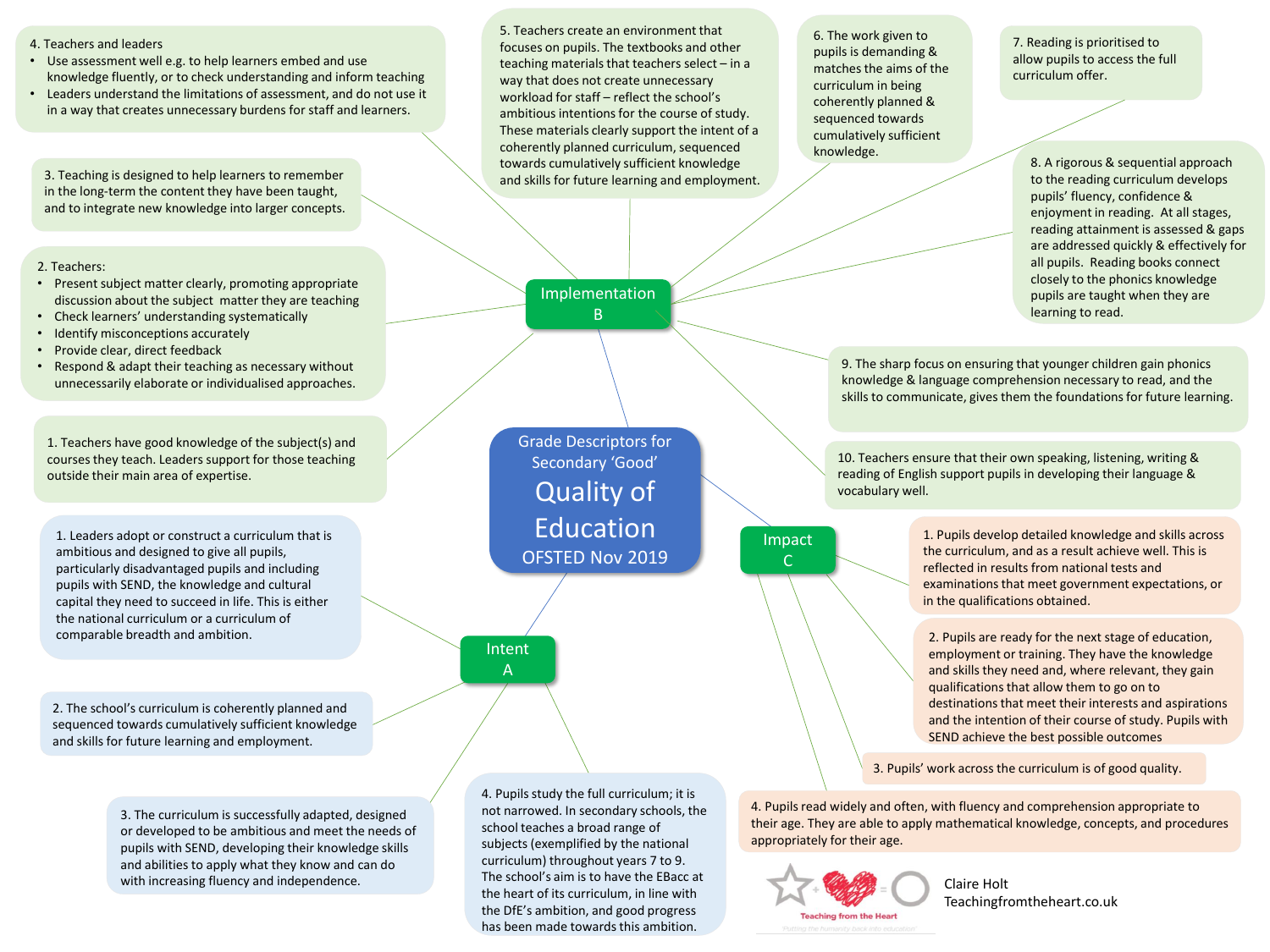3. Pupils behave with consistently high levels of respect for others. They play a highly positive role in creating a school environment in which commonalities are identified and celebrated, difference is valued and nurtured and bullying, harassment and violence are never tolerated.

4. Pupils consistently have highly positive attitudes and commitment to their education. They are highly motivated and persistent in the face of difficulties. Pupils make a highly positive, tangible contribution to the life of the school and/or the wider community. Pupils actively support the well-being of other pupils.

Grade Descriptors for Secondary 'Outstanding' Behaviour and Attitudes OFSTED Nov 2019

5. Pupils behave consistently well, demonstrating high levels of selfcontrol and consistently positive attitudes to their education. If pupils struggle with this, the school takes intelligent, fair and highly effective action to support them to succeed in their education.

2. Behaviour and attitudes are exceptional.

1. The school meets all the criteria for good in behaviour and attitudes securely and consistently.

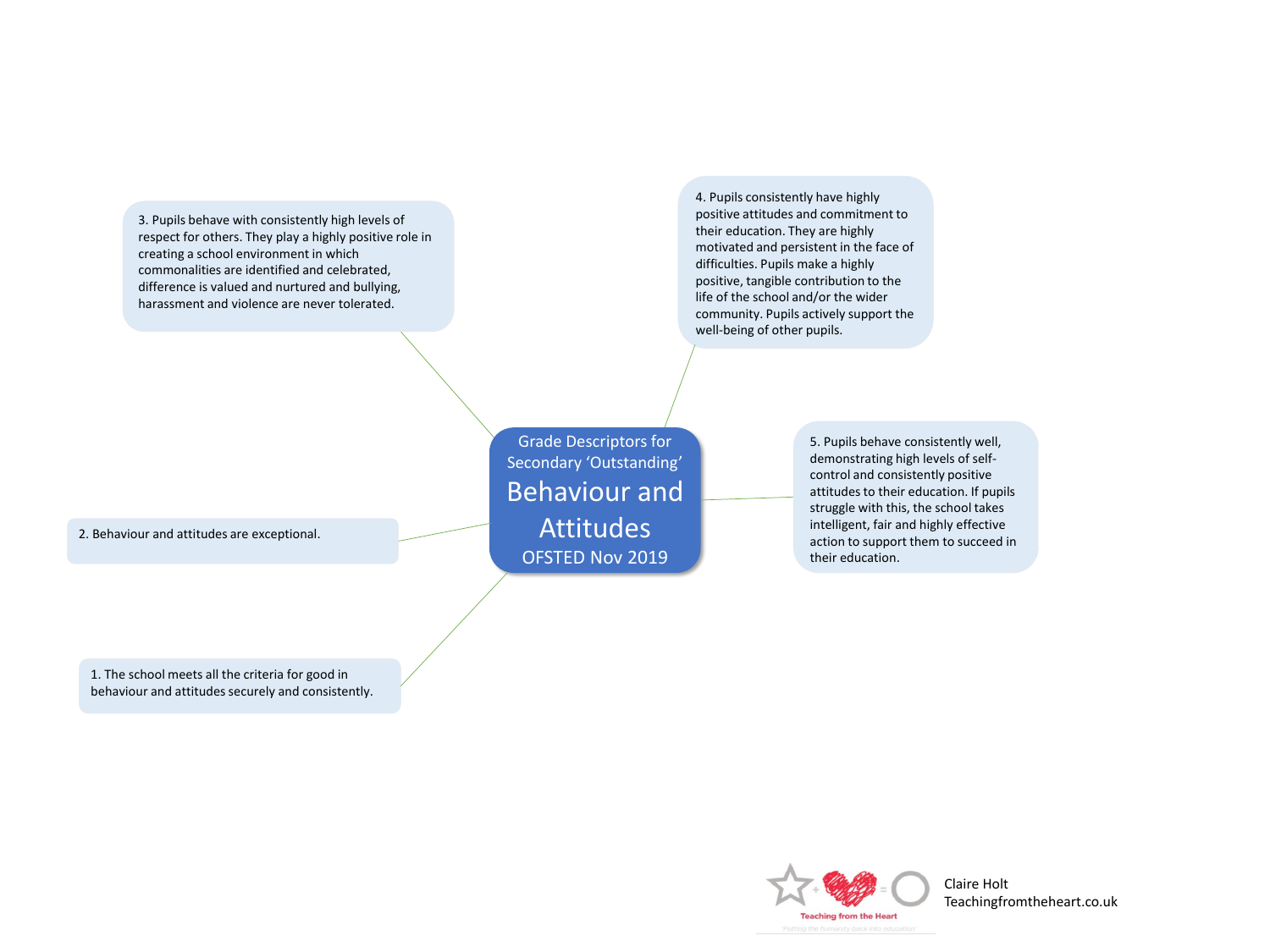3. There is demonstrable improvement in the behaviour and attendance of pupils who have particular needs.

2. Leaders, staff and pupils create a positive environment in which bullying is not tolerated. If bullying, aggression, discrimination and derogatory language occur, they are dealt with quickly and effectively and are not allowed to spread.

Grade Descriptors for Secondary 'Good' Behaviour and Attitudes OFSTED Nov 2019

1. The school has high expectations for pupils' behaviour and conduct. These expectations are commonly understood and applied consistently and fairly. This is reflected in pupils' positive behaviour and conduct. Low-level disruption is not tolerated and pupils' behaviour does not disrupt lessons or the day-to-day life of the school. Leaders support all staff well in managing pupil behaviour. Staff make sure that pupils follow appropriate routines.

7. Relationships among pupils and staff reflect a positive and respectful culture; pupils are safe and they feel safe.

4. Pupils' attitudes to their education are positive. They are committed to their learning, know how to study effectively and do so, are resilient to setbacks and take pride in their achievements.

> 5. Pupils have high attendance, come to school on time and are punctual to lessons. When this is not the case, the school takes appropriate, swift and effective action.

6. Fixed-term and internal exclusions are used appropriately. The school reintegrates excluded pupils on their return and manages their behaviour effectively. Permanent exclusions are used appropriately as a last resort.

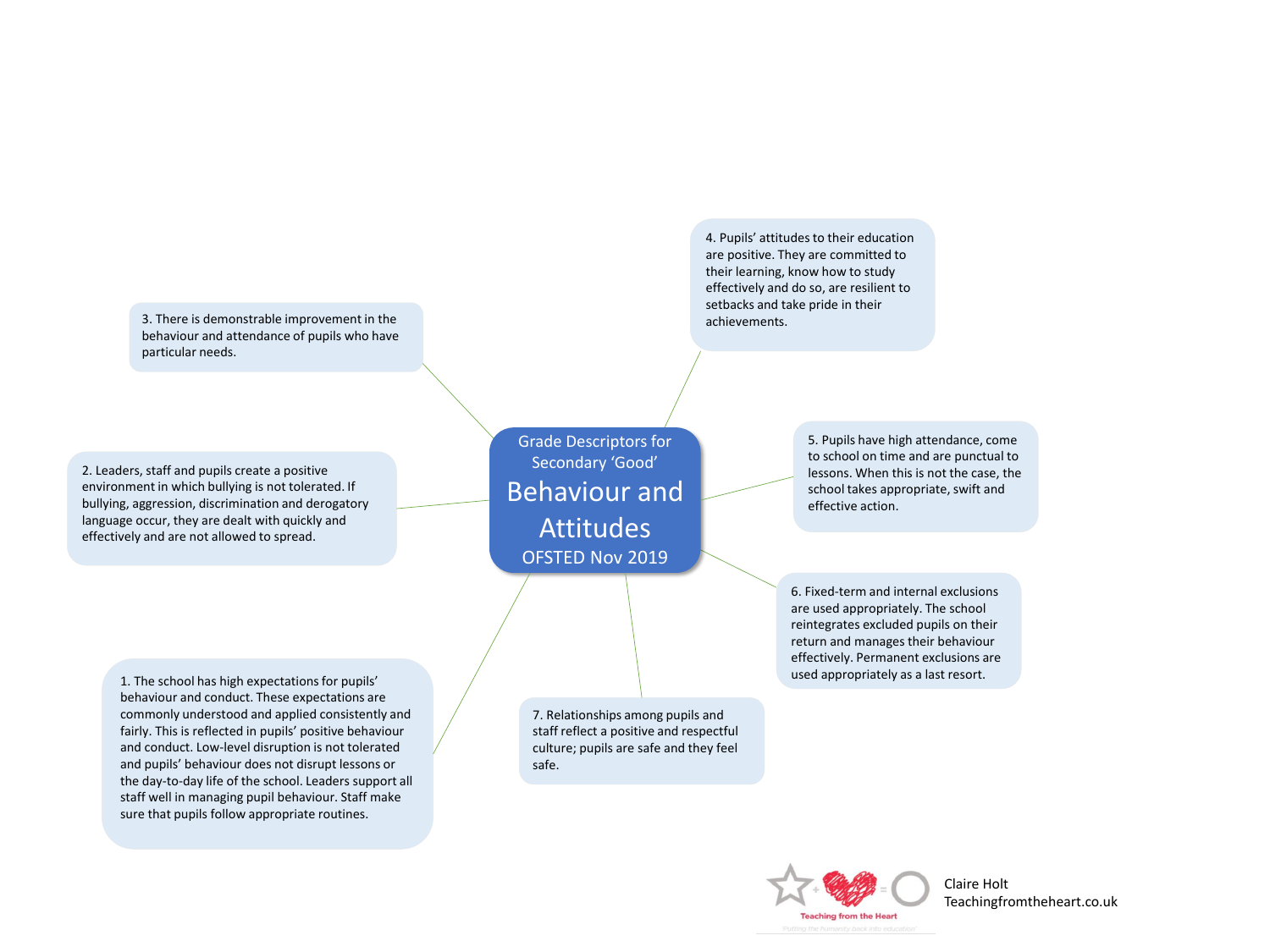3. The school consistently promotes the extensive personal development of pupils. The school goes beyond the expected, so that pupils have access to a wide, rich set of experiences. Opportunities for pupils to develop their talents and interests are of exceptional quality.

> Secondary 'Outstanding' Personal Development OFSTED Sept 2019

Grade Descriptors for

4. There is strong take-up by pupils of the opportunities provided by the school. The most disadvantaged pupils consistently benefit from this excellent work.

> 5. The school provides these rich experiences in a coherently planned way, in the curriculum and through extra-curricular activities, and they considerably strengthen the school's offer.

6. The way the school goes about developing pupils' character is exemplary and is worthy of being shared with others.

2. Personal development is exceptional.

1. The school meets all the criteria for good in personal development securely and consistently.

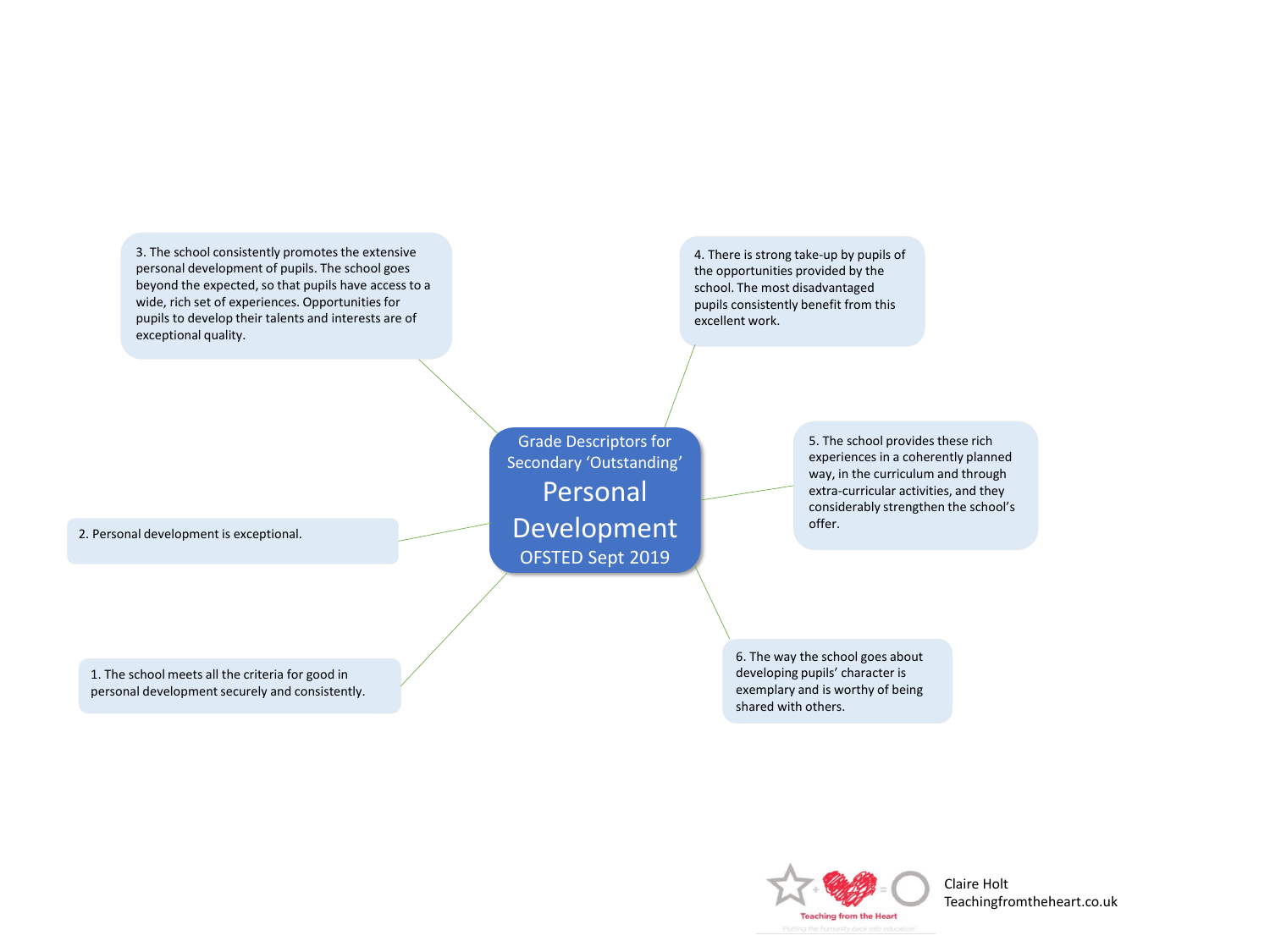4. The school provides a wide range of opportunities to nurture, develop and stretch pupils' talents and interests. Pupils appreciate these and make good use of them.

3. The school provides high-quality pastoral support. Pupils know how to eat healthily, maintain an active lifestyle and keep physically and mentally heathy. They have an ageappropriate understanding of healthy relationships.

2. The curriculum and the school's effective wider work support pupils to be confident, resilient and independent, and to develop strength of character. in modern Britain effectively, developing their understanding of the fundamental British values of democracy, the rule of law, individual liberty, and mutual respect and tolerance of those with different faiths and beliefs.

5. The school prepares pupils for life

Grade Descriptors for Secondary 'Good' Personal Development OFSTED Nov 2019

1. The curriculum extends beyond the academic, vocational or technical and provides for pupil's broader development. The school's work to enhance pupils' spiritual, moral, social and cultural development is of a high quality.

9. Secondary schools prepare pupils for future success in education, employment or training. They use Gatsby Benchmarks to develop and improve their careers provision and enable a range of education and training providers to speak to pupils in Years 8 to 13. All pupils receive unbiased information about potential next steps and high-quality careers guidance. The school provides good quality, meaningful opportunities for pupils to encounter the world of work.

6. The school promotes equality of opportunity and diversity effectively. As a result, pupils understand, appreciate and respect difference in the world and its people, including the things we share in common across, cultural, religion, ethnic and socio-economic communities.

7. Pupils engage with views, beliefs and opinions that are different from their own in considered ways. They show respect for the different protected characteristics as defined in law and no forms of discrimination are tolerated.

8. The school provides pupils with meaningful opportunities to understand how to be responsible, respectful, active citizens who contribute positively to society. Pupils know how to discuss and debate issues and ideas in a considered way.

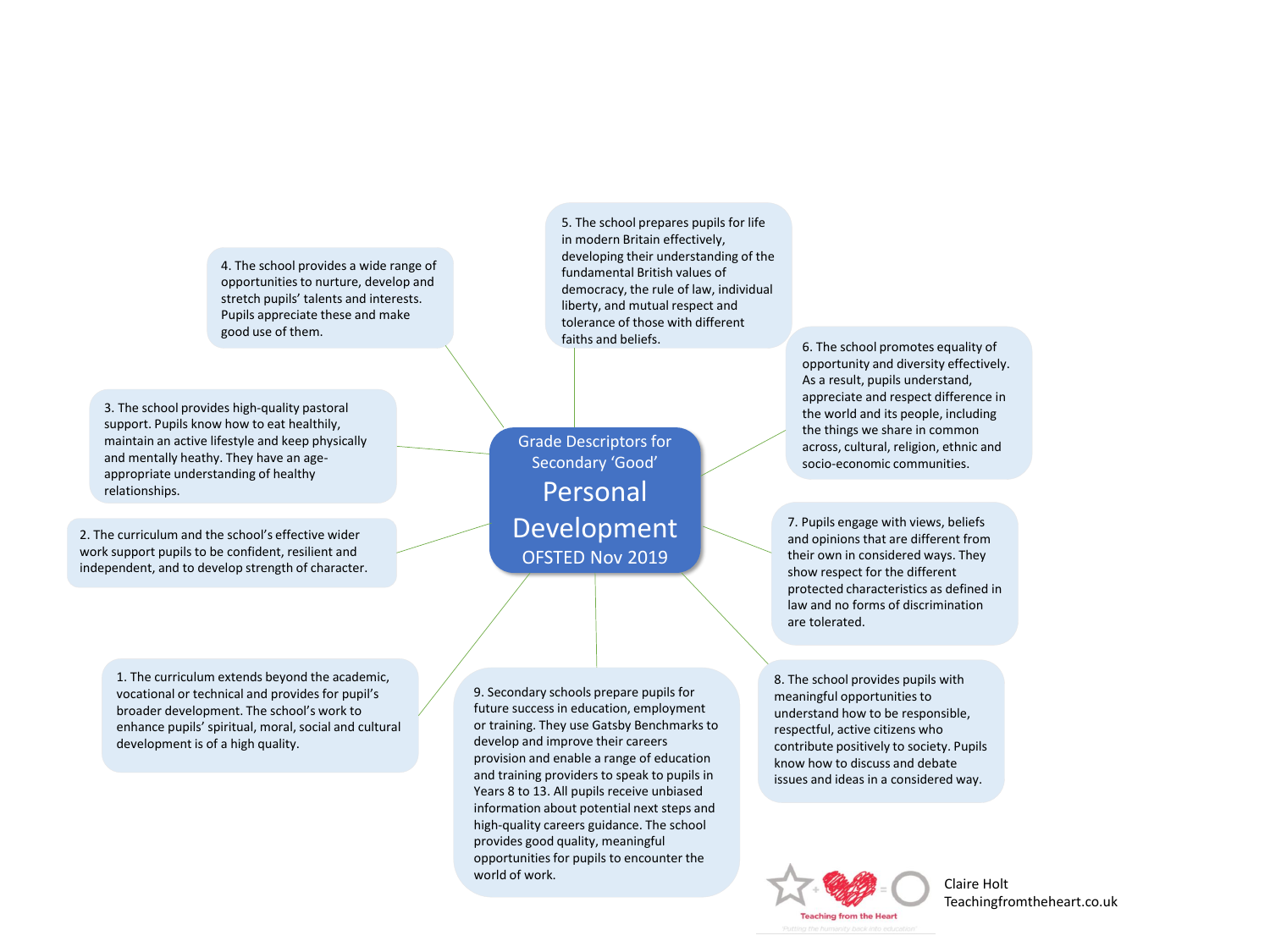3. Leaders ensure that teachers receive focused and highly effective professional development. Teachers' subject, pedagogical and pedagogical content knowledge consistently build and develop over time. This consistently translates into improvements in the teaching of the curriculum.

2. leadership and management is exceptional.

1. The school meets all the criteria for good in leadership and management securely and consistently.

Grade Descriptors for **Secondary** 'Outstanding' Leadership and Management OFSTED Nov 2019

4. Leaders ensure that highly effective and meaningful engagement takes place with staff at all levels and that issues are identified. When issues are identified, in particular about workload, they are consistently dealt with appropriately and quickly.

> 5. Staff consistently report high levels of support for well-being issues.